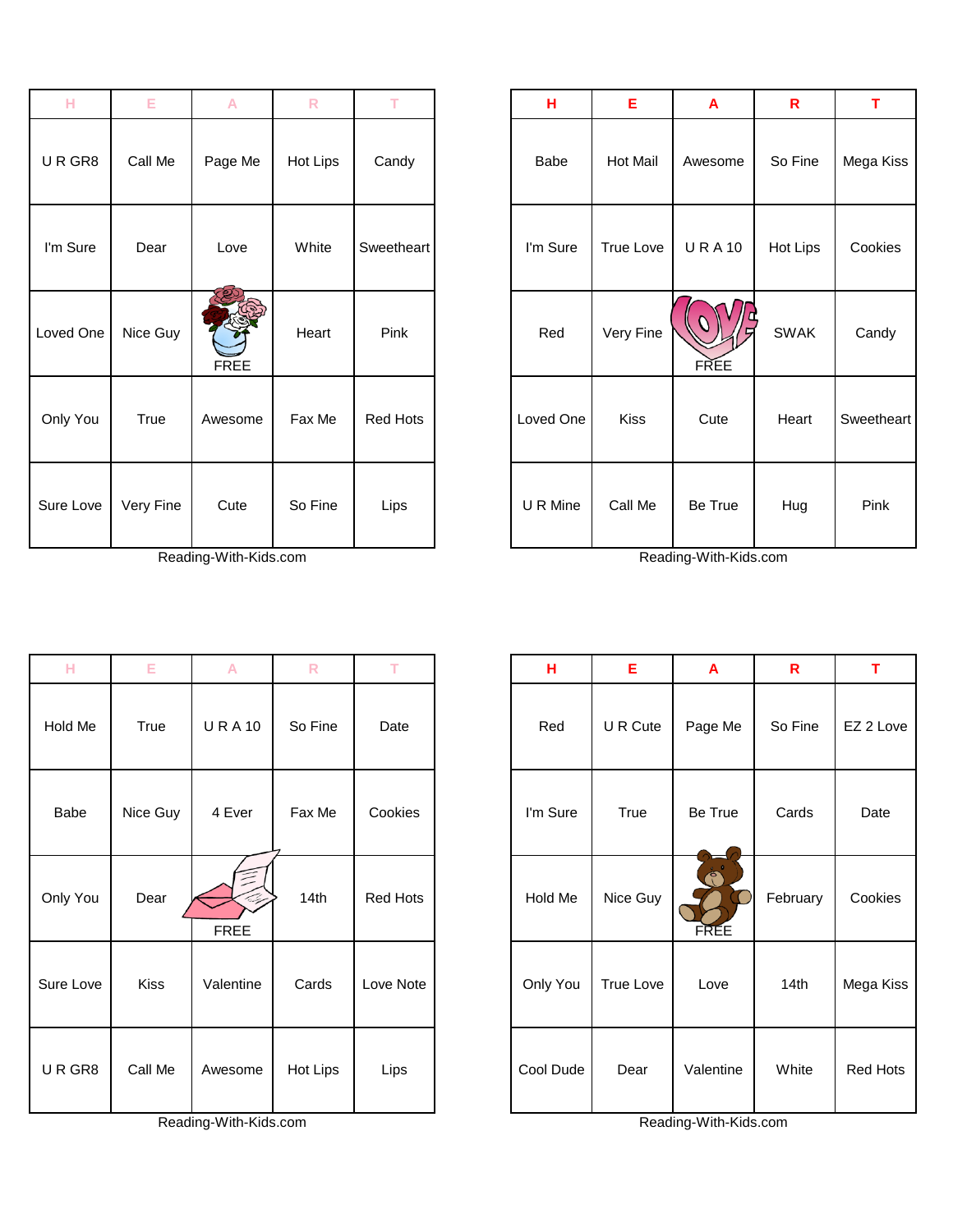| н         | Е                | A            | R           | т         | н         | Е.             |
|-----------|------------------|--------------|-------------|-----------|-----------|----------------|
| Red       | Dear             | Be True      | Cards       | EZ 2 Love | Hold Me   | Dea            |
| Loved One | U R Cute         | <b>URA10</b> | White       | Mega Kiss | URGR8     | Hot M          |
| Only You  | Very Fine        | <b>FREE</b>  | <b>SWAK</b> | Red Hots  | Red       | St.<br>Valenti |
| I'm Sure  | <b>Kiss</b>      | Wow!         | 14th        | Love Note | Loved One | True           |
| Sure Love | St.<br>Valentine | Love         | February    | Lips      | Only You  | Nice G         |

Reading-With-Kids.com Reading-With-Kids.com

| н         | Е         | A                     | ${\sf R}$   | т         | н        | Е                | A                     | $\mathbf R$ | T.     |
|-----------|-----------|-----------------------|-------------|-----------|----------|------------------|-----------------------|-------------|--------|
| Cool Dude | Dear      | Awesome               | 14th        | Love Note | Babe     | St.<br>Valentine | Wow!                  | So Fine     | Love N |
| I'm Sure  | True Love | Valentine             | <b>SWAK</b> | Pink      | Hold Me  | Very Fine        | 4 Ever                | Hug         | Lips   |
| Hold Me   | Nice Guy  | 64<br><b>FREE</b>     | Hot Lips    | Mega Kiss | Red      | <b>True</b>      | <b>FREE</b>           | Hot Lips    | Mega k |
| Babe      | U R Cute  | Cute                  | Hug         | Cookies   | U R Mine | U R Cute         | Awesome               | Fax Me      | Cooki  |
| URGR8     | True      | 4 Ever                | February    | Lips      | URGR8    | True Love        | Cute                  | Cards       | Red H  |
|           |           | Reading-With-Kids.com |             |           |          |                  | Reading-With-Kids.com |             |        |

| н         | E                | A            | $\mathsf{R}$ | т               | Н         | E                | A                | $\mathbf R$ | T          |
|-----------|------------------|--------------|--------------|-----------------|-----------|------------------|------------------|-------------|------------|
| Red       | Dear             | Be True      | Cards        | EZ 2 Love       | Hold Me   | Dear             | Valentine        | Cards       | Pink       |
| Loved One | U R Cute         | <b>URA10</b> | White        | Mega Kiss       | URGR8     | <b>Hot Mail</b>  | Wow!             | White       | Mega Kiss  |
| Only You  | Very Fine        | <b>FREE</b>  | <b>SWAK</b>  | <b>Red Hots</b> | Red       | St.<br>Valentine | Ω<br><b>FREE</b> | Hug         | Love Note  |
| I'm Sure  | <b>Kiss</b>      | Wow!         | 14th         | Love Note       | Loved One | True             | Page Me          | <b>SWAK</b> | Sweetheart |
| Sure Love | St.<br>Valentine | Love         | February     | Lips            | Only You  | Nice Guy         | Cute             | Fax Me      | Date       |

| н           | Е         | $\mathsf{A}$      | $\overline{\mathsf{R}}$ | T.        | H        | E                | $\overline{\mathsf{A}}$ | $\mathbf R$ | T               |
|-------------|-----------|-------------------|-------------------------|-----------|----------|------------------|-------------------------|-------------|-----------------|
| Cool Dude   | Dear      | Awesome           | 14th                    | Love Note | Babe     | St.<br>Valentine | Wow!                    | So Fine     | Love Note       |
| I'm Sure    | True Love | Valentine         | <b>SWAK</b>             | Pink      | Hold Me  | Very Fine        | 4 Ever                  | Hug         | Lips            |
| Hold Me     | Nice Guy  | 34<br><b>FREE</b> | Hot Lips                | Mega Kiss | Red      | True             | d.<br><b>FREE</b>       | Hot Lips    | Mega Kiss       |
| <b>Babe</b> | U R Cute  | Cute              | Hug                     | Cookies   | U R Mine | U R Cute         | Awesome                 | Fax Me      | Cookies         |
| URGR8       | True      | 4 Ever            | February                | Lips      | URGR8    | True Love        | Cute                    | Cards       | <b>Red Hots</b> |